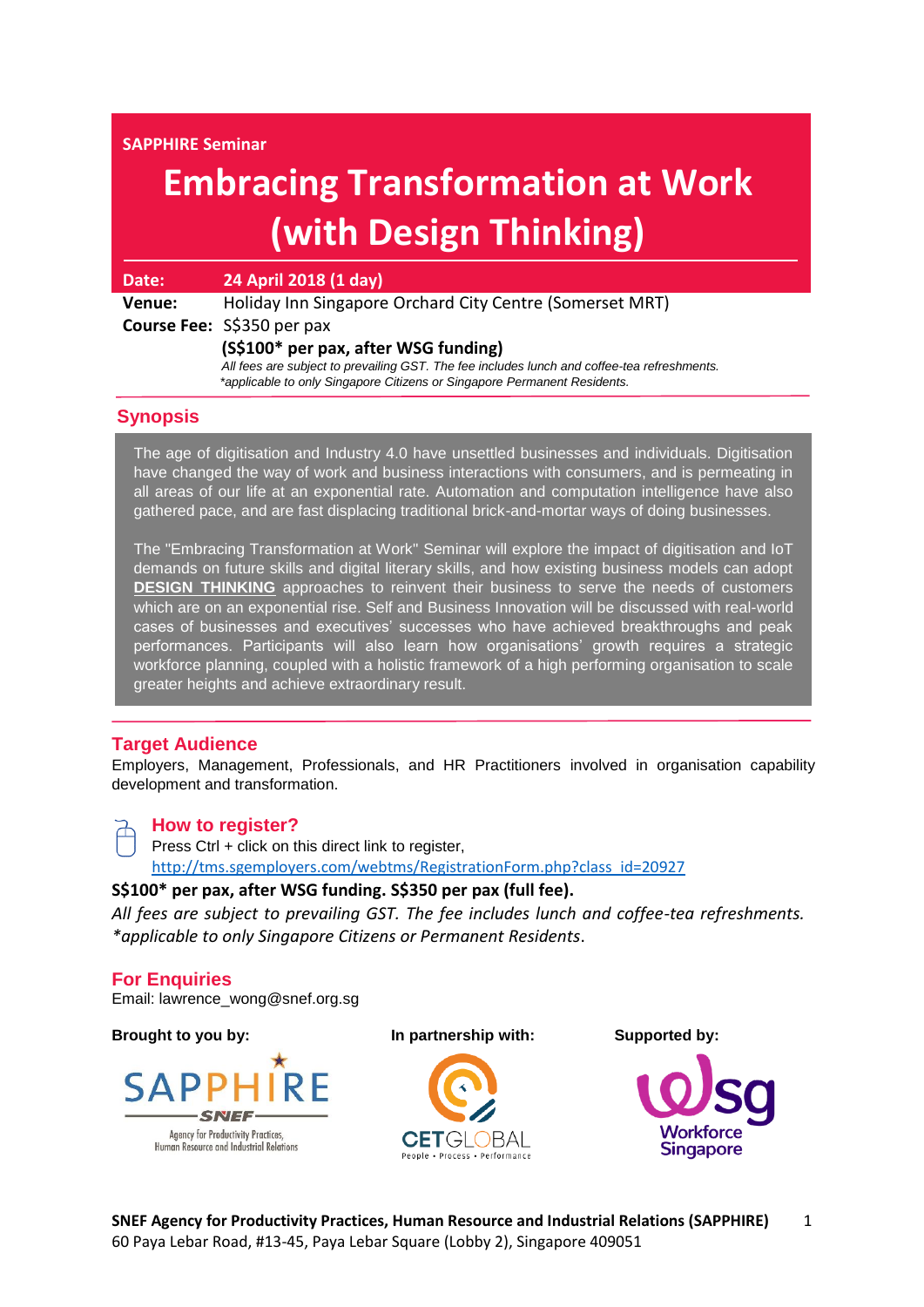#### **Global Speakers**



#### **Darryl Parrant**

Talent & Rewards Country Leader, and South Asia Lead for Future of Work, Willis Towers Watson, Singapore

Darryl has 23 years of academic, corporate and consulting experience. He is a leading consultant, facilitator and business leader and has worked on a range of HR, OD, Talent, Change, Learning and Leadership Development projects in the private and public sectors – having partnered on large projects with many Ministries and Statutory Boards. He has provided services to large listed and growing SMEs to build capability, as well as large HR Transformation and Leadership Development projects within the emerging markets in Asia.

#### **Tim Schuurman**  Senior Partner and Owner, DesignThinkers Group, and Co-Founder of DesignThinkers Academy, Netherlands

Tim is a management consultant by profession with over 15 years of experience, and one of the founders of the Design Thinkers Group. Specialising in bringing an innovation culture and user-centred design principles to large organisations, he has led projects for Bosch, SAP and Amsterdam's Schiphol Airport. Tim holds a doctorate in business administration from Groningen University, and M.Sc in Financial Management. He is a motivated and energetic senior facilitator within the Innovation, Change Management and Service Design Thinking fields.





#### **Andre De Waal**

#### Managing Partner and Academic Director, HPO Center, Netherlands

Andre has been teaching and conducting projects on performance management and high performance organisations. He has been selected by managementboek.nl as one of the Dutch Masters in Management '10 people who have influenced management thinking in the Netherlands the most in the past decade'. His research into high performance organisations and high performance individuals attracts a lot of international attention. André has published over 350 articles and 30 books, includes his latest English book "What Makes a High Performance Organisation?" in 2012. He is also a Professor of High Performance Organisations at the University Institute for International and European Studies (UNIES), Netherlands.

#### **Annie Leung** Chief Executive Officer, CEO mindPower™ Ltd, Hong Kong

Annie is an experienced CEO with more than 30 years of experience in various management positions and in management consulting. Prior to founding CEO mindPower™ Ltd, Annie has 13 years of chief executive experience leading blue chip international corporations in both local and regional roles. She was named as one of 'China's 100 Outstanding Female Entrepreneurs' in 2007 and was also named as one of 'China's 30 Most Creative Female Entrepreneurs' in 2010. Her expertise is in business consultancy, corporate training, and executive coaching. Annie founded CEO mindPower™ 12 years ago and invented 2 models that were validated by the University of Hong Kong (HKU).





# **Grace Clapham**

#### Co-Founder, The Change School, Singapore

Grace Clapham is an award winning entrepreneur beating over 600 entrants worldwide in 2014 to win the 'Inspirational Leadership' Awards at the Talent Unleashed Awards judged by Sir Richard Branson and Steve Wozniak. Born in Jakarta, Grace has lived in Asia for nearly 20 years and spent majority of her school years in Singapore. In 2009, she founded her first company Agent Grace, a boutique agency, where she helps companies navigate the Asia Pacific region. In 2013 she cofounded The Change School, a lifestyle and learning brand to help people navigate through different types of change. Through Agent Grace, she is consulting, advising and coaching a variety of SME's and start-ups within different sectors in Singapore and the region in various ways including business strategy, new market entrance, market expansion, brand management and cultural intelligence.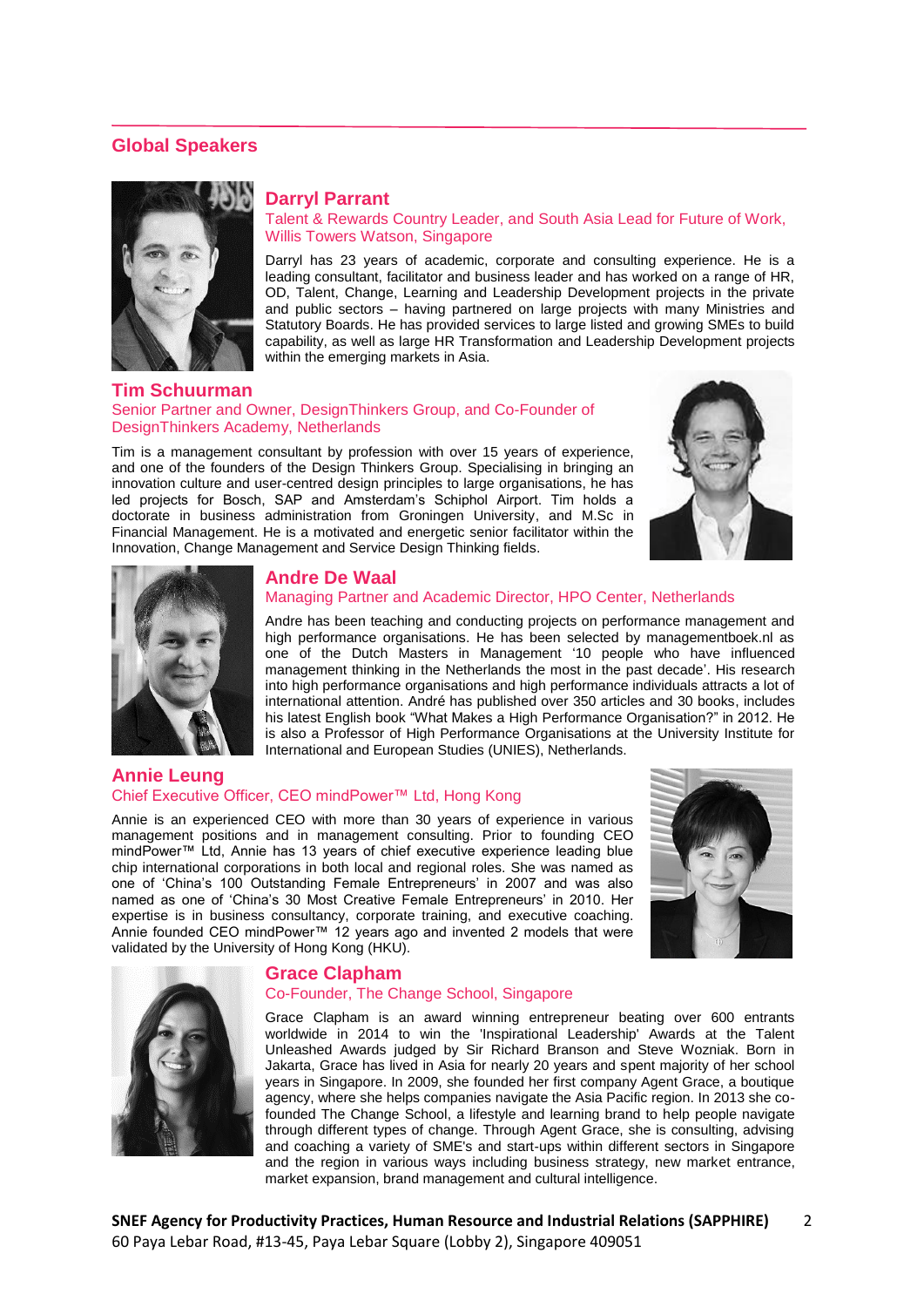### **Thomas Yeo**

#### Managing Director, CET Global Pte Ltd, Singapore

Thomas is an experienced workforce development specialist with more than 15 years of experience in the continuing education and training (CET) sector. He started his own specialist consulting firm with like-minded partners in June 2014, and currently serves as the Principal TVET and HRD Consultant at CET Global Pte Ltd that provides enabling solutions in areas of competency-based human resources development and productivity improvements, developing and establishing HRM and HRD systems. He helps organisations diagnose their business strategy and human resources performances and its alignment, develops a systematic approach to identify people skills for performance and development, and integrating these into HRM, HRD and Training functions.

Prior to this, he was with the Singapore Workforce Development Agency (WDA) now known as SkillsFuture Singapore, as an Assistant Director responsible for the formulation and implementation of the Singapore Workforce Skills Qualifications (WSQ) system policies. In this role, he worked closely with the universities, polytechnics, Institute of Technical Education (ITE), industry employers and professional organisations to recognise WSQ qualifications, create skills and career progression pathways for the Singapore workforce.

As an Adult Educator, Thomas enjoys sharing of knowledge and skills with likeminded CET professionals. He was the Master Trainer who led, developed and conducted workshops on development of competency standard and competency framework/map, assessment plan and tools, to train WDA officers, Associate Consultants and CET practitioners. He is currently an Associate Lecturer with UniSIM teaching HRD topics at Masters' programme, and an Associate Adult Educator with the Institute for Adult Learning facilitating the WSQ Diploma in Adult and Continuing Education.



#### **Time Programme Outline Speakers** 0830 – 0900 Registration *Emcee:* Mr. Daryl Lim 0900 – 0930 Opening Address by Singapore National Employers Federation (SNEF) Mr. Stephen Yee, *Asst Executive Director* 0930 – 1015 **Session 1**: **Digitisation of Work** Synopsis – The impact of digitisation and IoT demands future skills and digital literary skills. Speaker will share insights and perspectives on digital literary skills and their influence on future work and behaviors. Mr. Darryl Parrant, Willis Towers Watson, Singapore 1015 – 1045 Networking Coffee Break 1045 – 1130 **Session 2**: **Reinventing Business Grow Using Design Thinking** Synopsis – In the IoT and digital economy, existing business models are challenged to meet the increasingly complex customers needs. Speaker will share on how design thinking approaches can be adopted to help companies / SMEs to reinvent their businesses. Dr. Tim Schuurman, DesignThinkers Group, Netherlands 1130 – 1215 **Session 3**: **From 'Good' to 'Great' – Becoming a High Performing Organisation** Synopsis – In this global economy, it is paramount for an organization to create long-lasting partnerships with its suppliers and customers in Dr. Andre De Waal, HPO Center, Netherlands

# **Programme**